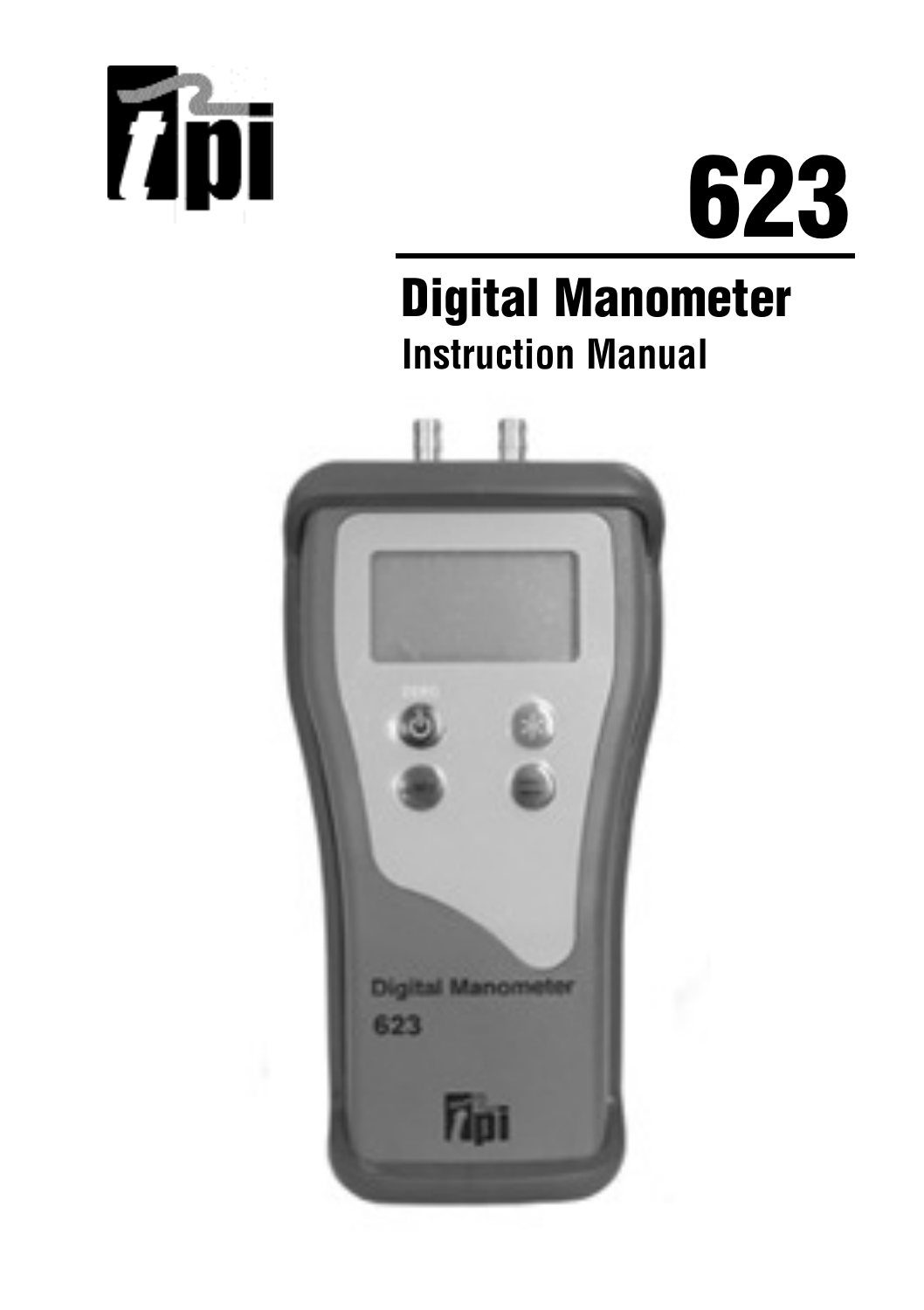#### Table of Contents

- Page 3 Introduction & Product Description
- Page 4 Safety Considerations
- Page 5 Technical Data & International Symbols
- Page 6 Features & Benefits
- Page 7 Pressure Conversion Table
- Page 8 Step by Step Procedures
- Page 10 Accessories & Specifications
- Page 11 Maintenance
- Page 12 Trouble shooting guide
- Page 13 EC declaration of conformity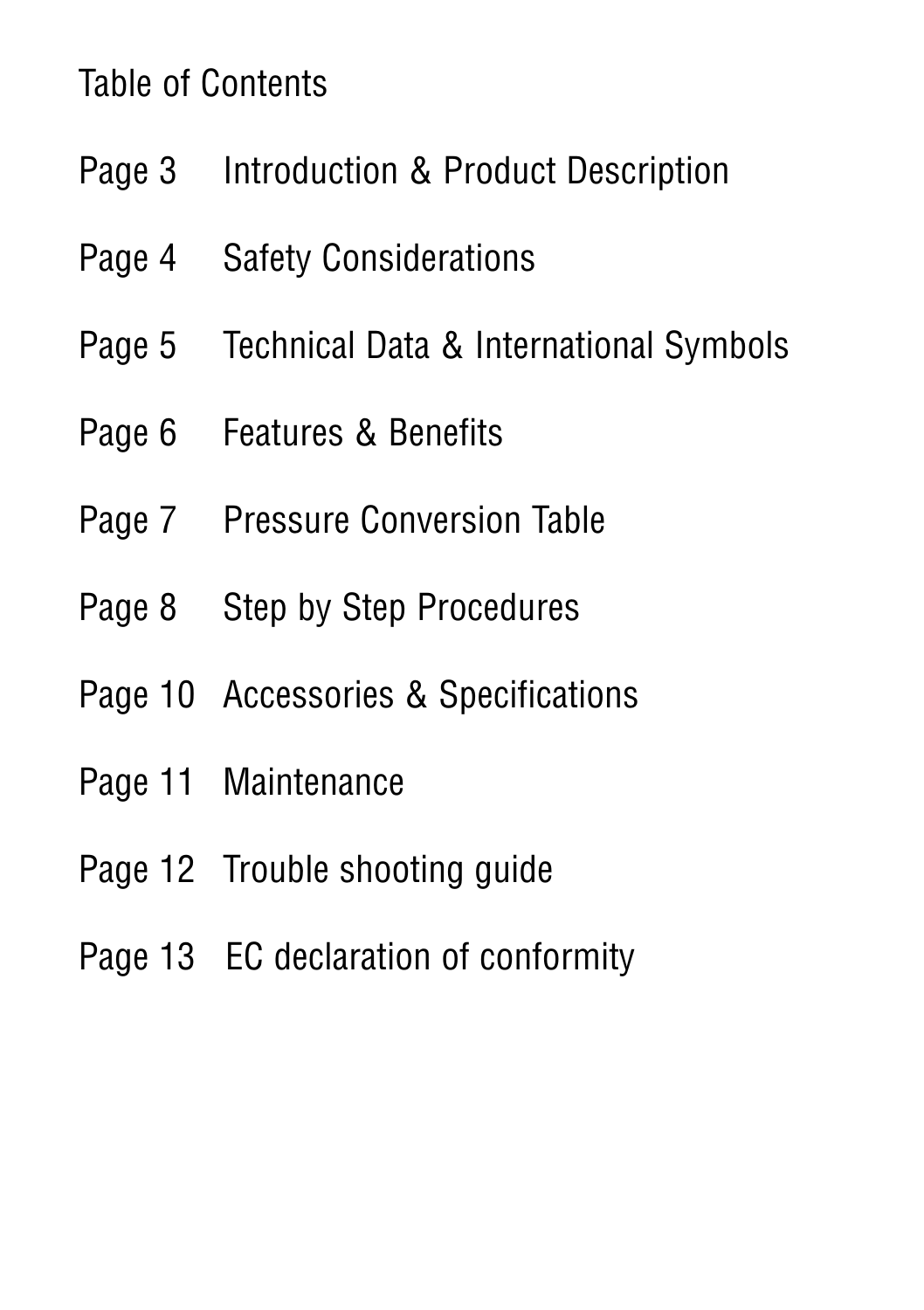## **Introduction**

### **Congratulations**

Thank you for purchasing TPI brand products. This meter is easy to use and is built to last. It is backed by a 2 year limited warranty. Please remember to return your product warranty registration card.

### **Product Description**

The TPI 623 is a hand held pressure meter with superior resolution .

| Auto Range           | -100.0 to -100.0 mbar                                                        |
|----------------------|------------------------------------------------------------------------------|
|                      | $-40.0$ to 40.0 inH <sub>2</sub> O                                           |
| <b>Resolution</b>    | 0.001 inH <sub>2</sub> 0 / 0.01 inH <sub>2</sub> 0                           |
|                      | Accuracy $\langle +/2 \text{ infl}_2 0: \pm (0.02 \text{ infl}_2 0) \rangle$ |
|                      | $> +/- 2$ in H <sub>2</sub> O: $\pm$ (1% of reading)                         |
| <b>Over Pressure</b> | Protected to 50 inH <sub>2</sub> 0                                           |
| <b>Power Supply</b>  | 9V                                                                           |
|                      |                                                                              |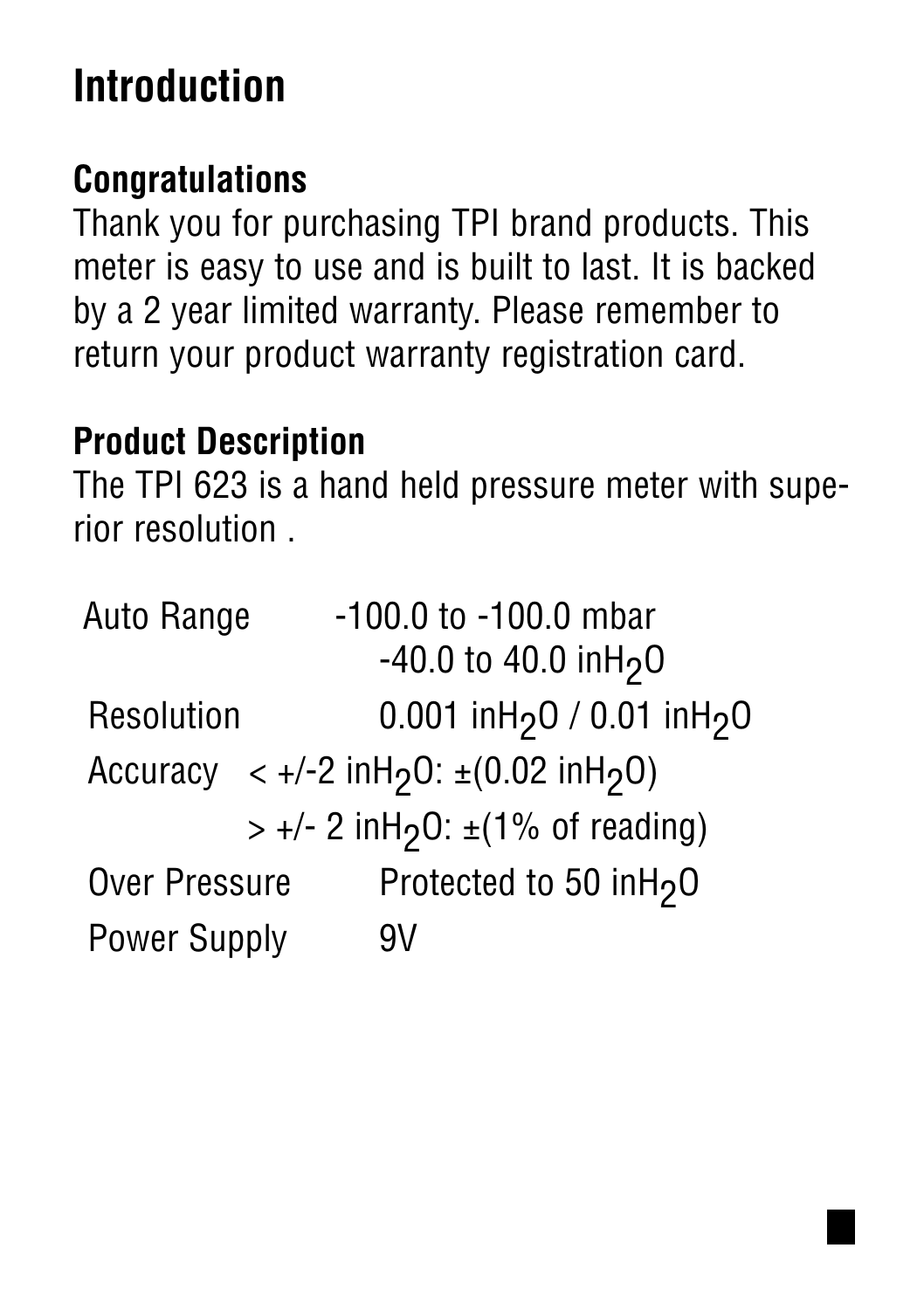# **Safety Considerations**

**WARNING: Please follow the manufacturer's test procedure whenever possible. Make sure the pressure to be measured is not outside the range of the TPI 623 meter**.

### **ALWAYS**

- Test the pressure meter before use to ensure it is operating properly
- Ensure that the connecting hose you are using is free from kinks or splits
- Double check all connections before testing

### **NEVER**

- Connect the Instrument to an unknown pressure source if the source is twice the working pressure of the instrument the sensor will be damaged and may cause injury to the user
- Tamper with the instrument or attempt to modify it in any way. Otherwise, accident and injury may occur and the warranty becomes void.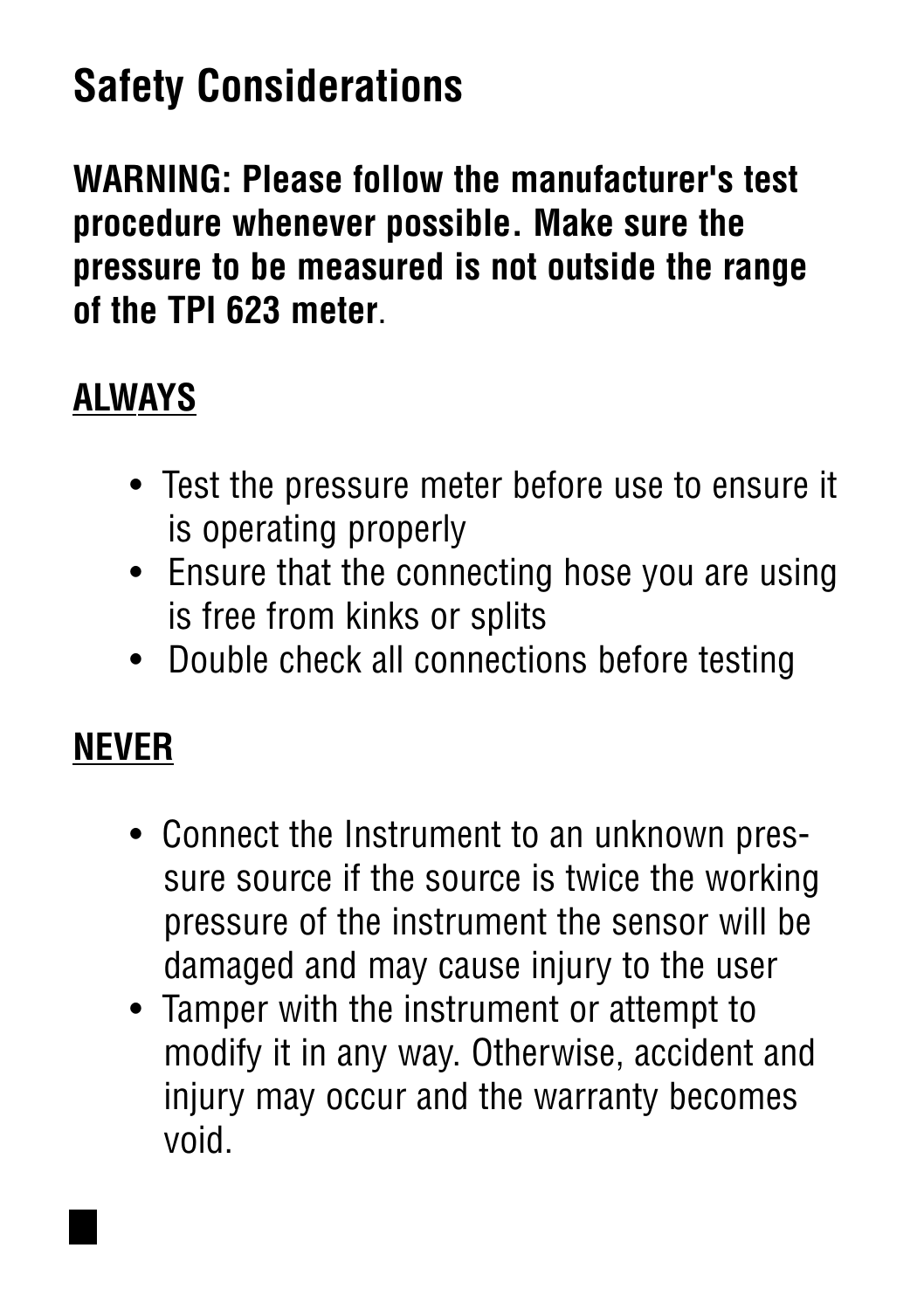# **Technical Data**

### **Controls**

- Turns the 623 on. Hold down to turn unit <u>(</u>) off.
- **ZERO** Momentarily press the  $\bigcup$  button to "ZERO" the dispaly ("ZERO" will temporarily display in the lower left of the LCD)
- **=** Smoothing function to stabilize rapidly changing pressure readings
- **UNITS** Selects 7 units of pressure kPa, PSI, inHg, mmHg, inH<sub>2</sub>O, mmH<sub>2</sub>O, mbar



Turns the back light on (automatically turns off after 30 seconds)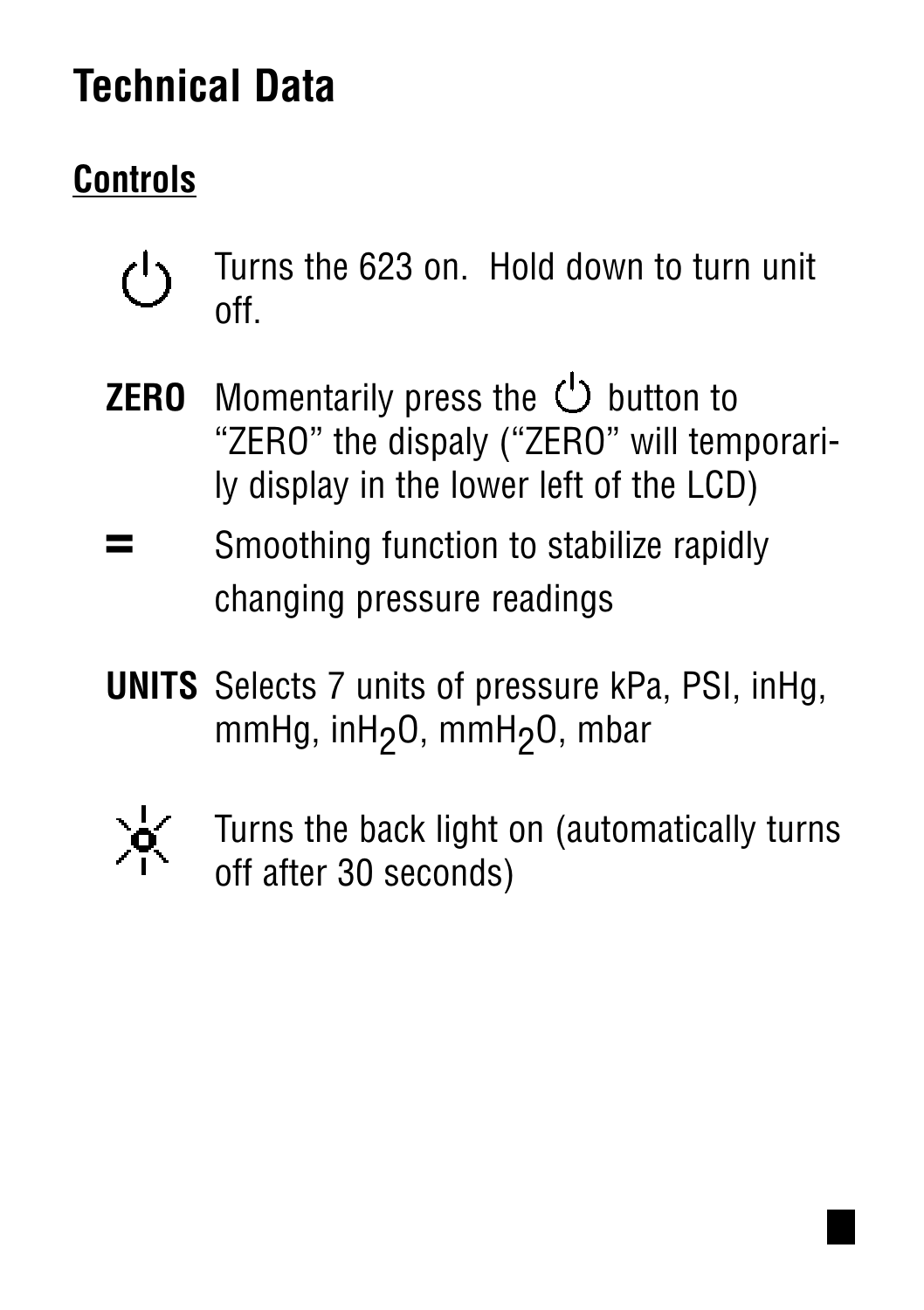### **Features & Benefits**

- Autoranging Provides high resolution & accuracy at low
- Auto Power Off Powers off after 40 minutes to conserve battery life.
- Trim Mode Smoothing function to stabilize erratic readings. It displays the average value of 4 values previously measured.
- Zero Function Provides immediate push button zeroing for Speed and accuracy.
- Units Change the display value in any one of the following engineering units. kPa, PSI, inHg, mmHg, inH20, mmH20 and mbar.
- Back Light Provides easy reading of LCD in low light areas.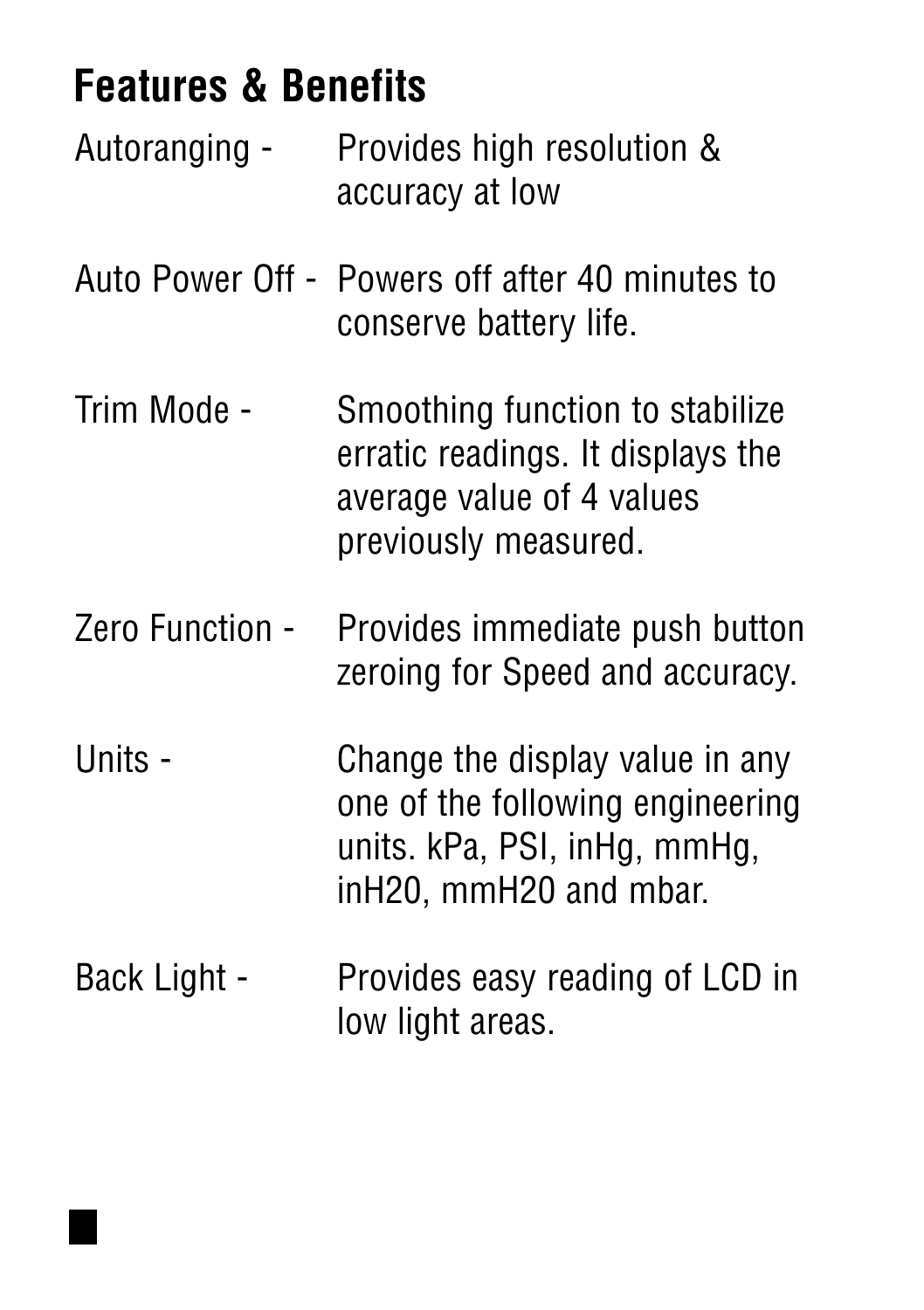## **Pressure Coverstion Table**

|                     | <b>Atmos</b>                        | bar                                 | $in$ Hg                            | inh <sub>2</sub> O                | <b>PSI</b>                         | mmHg                              | mmH <sub>2</sub> 0      | <b>Pascals</b>        |
|---------------------|-------------------------------------|-------------------------------------|------------------------------------|-----------------------------------|------------------------------------|-----------------------------------|-------------------------|-----------------------|
| Atmos               | 1                                   | 9.86923<br>$x 10^{-1}$              | 3.34207<br>$x 10^{-2}$             | 2.458<br>$x 10^{-3}$              | 6.8046<br>$x 10^{-2}$              | 1.316<br>$x 10^{-3}$              | 0.9677<br>$x 10^{-4}$   | 9.869<br>$x 10^{-6}$  |
| bar                 | 1.01325                             | 1                                   | 3.3864<br>$x 10^{-2}$              | 2.491<br>$x 10^{-3}$              | 6.8948<br>$x 10^{-2}$              | 1.333<br>$x 10^{-3}$              | 0.9807<br>$x 10^{-4}$   | 1.000<br>$x 10^{-5}$  |
| inHg                | 29.9213                             | 29.53                               |                                    | 7.355<br>$x 10^{-2}$              | 2.036                              | 3.937<br>$x 10^{-2}$              | 2.89567<br>$x 10^{-3}$  | 2.953<br>$x 10^{-4}$  |
| in H <sub>2</sub> O | 406.8                               | 401.48                              | 13.60                              | 1                                 | 27.68                              | 0.5354                            | 3.937<br>$x 10^{-2}$    | 4.014<br>$x 10^{-3}$  |
| <b>PSI</b>          | 14.6955                             | 14.504                              | 0.4912                             | 3.6127<br>$x 10^{-2}$             |                                    | 1.934<br>$x 10^{-2}$              | 1.422323<br>$x 10^{-3}$ | 1.4503<br>$x 10^{-3}$ |
| mmHg                | 760                                 | 750.06                              | 25.400                             | 1.868                             | 51.715                             |                                   | 7.35433<br>$x 10^{-2}$  | 7.502<br>$x 10^{-3}$  |
| mmH <sub>2</sub> O  | 10.3327<br>$\times$ 10 <sup>3</sup> | 10.1976<br>$\times$ 10 <sup>3</sup> | 3.4544<br>$\times$ 10 <sup>2</sup> | 25.400                            | 703.07                             | 13.599                            | 1                       | .101972               |
| Pascals             | 1.01325<br>$\times 10^{5}$          | 1.000<br>$\times 10^{5}$            | 3.386<br>$\times$ 10 <sup>3</sup>  | 2.491<br>$\times$ 10 <sup>2</sup> | 6.8948<br>$\times$ 10 <sup>3</sup> | 1.333<br>$\times$ 10 <sup>2</sup> | 9.8071                  | 1                     |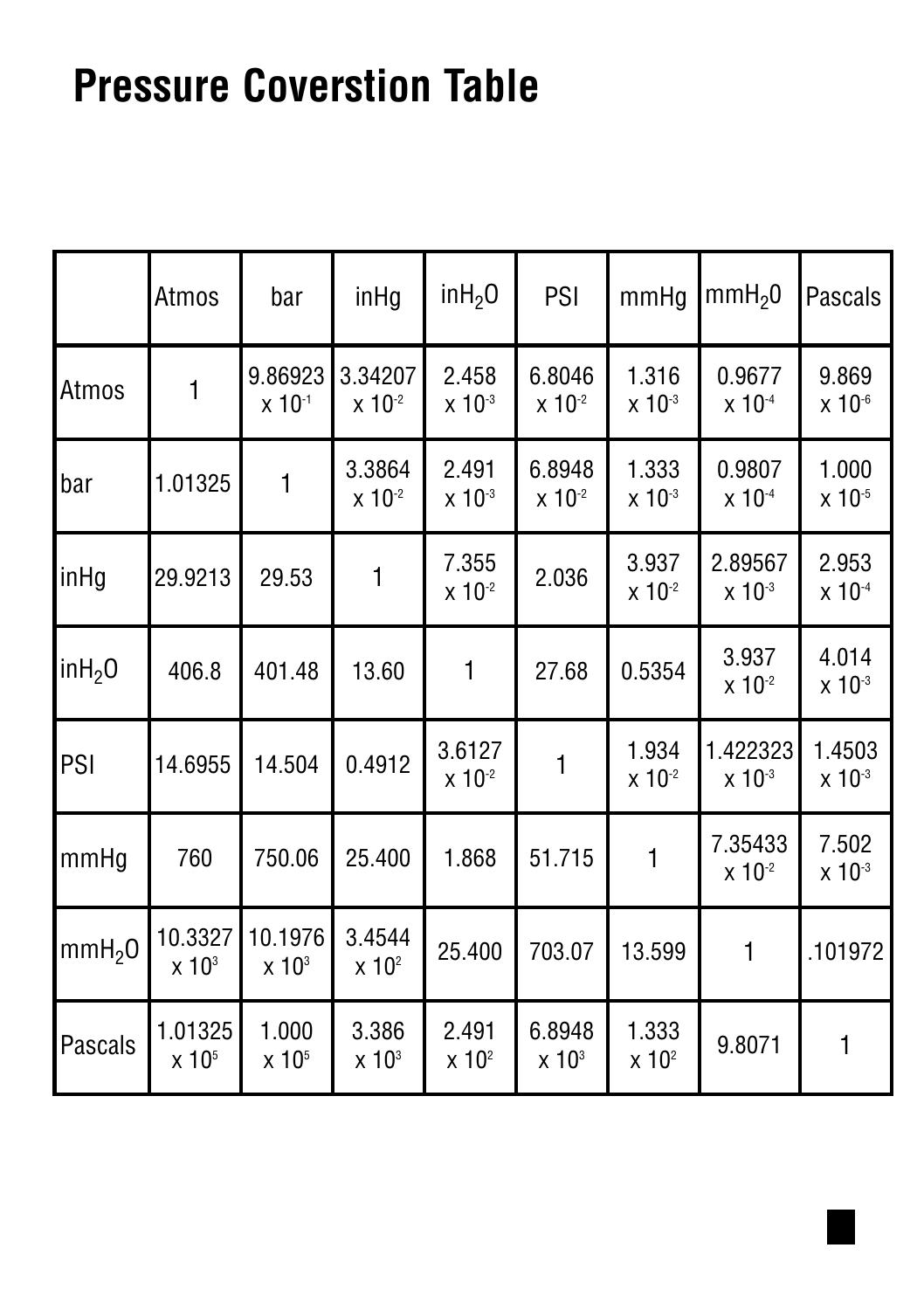# **Step by Step Procedures**

### **Note:**

The 623 incorporates a differential manometer. This means when a single hose is connected to the (+) port and pressure is applied, the 623 will read positive pressure. If a single hose is connected to the (-) port and pressure is applied, the 623 will read a negative pressure. If both ports are connected to a pressure, the 623 will read the difference (P1 - P2) between the two.

When performing single pressure measurments (non-differential) use the positive port and leave the negative port open.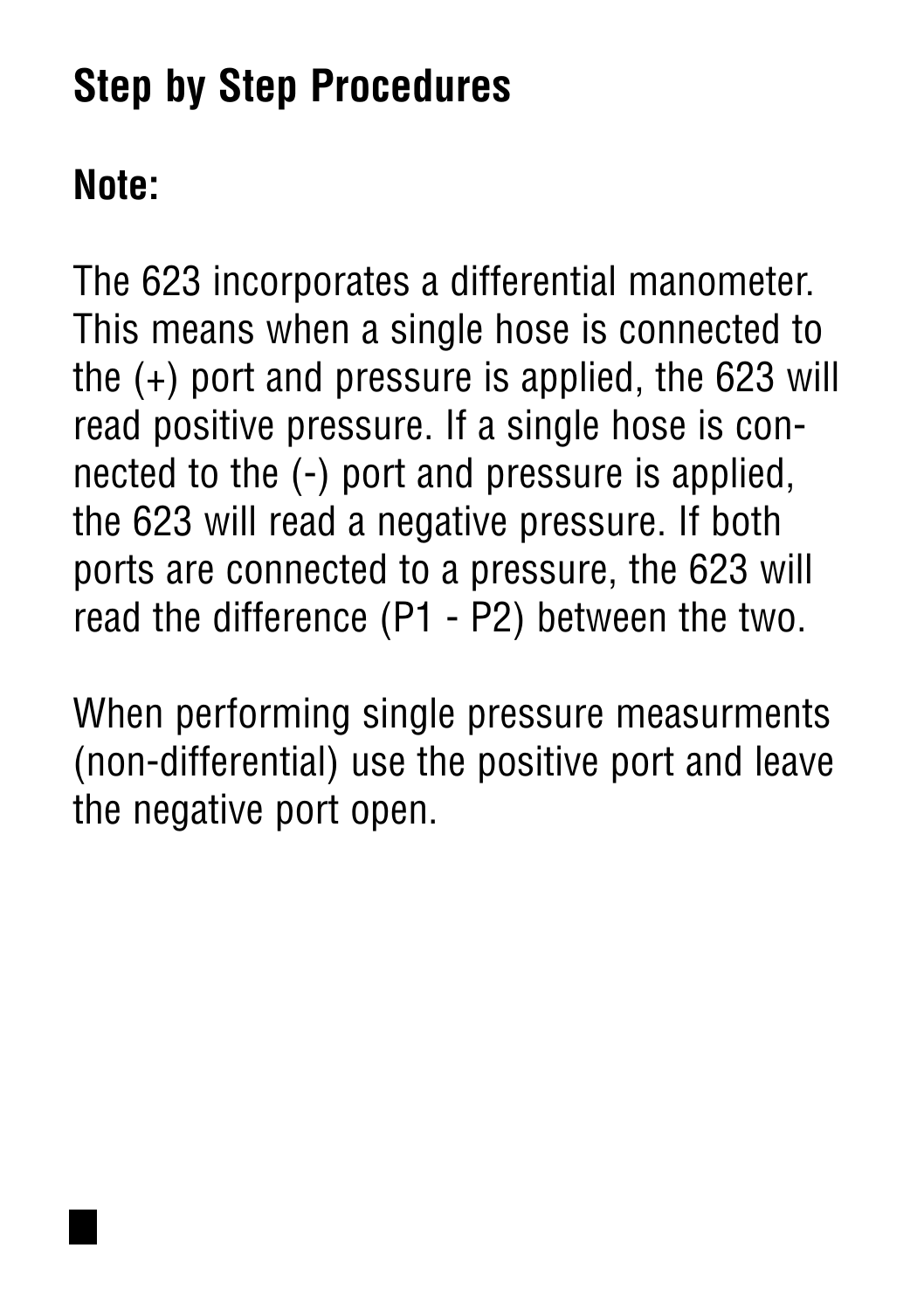# **Step by Step Procedures (continued)**

- 1. Press the 'ON' key and the LCD display will be activated and automatically zeroed (if it does not read 0.00 proceed as follows
- 2. Momentarily Press the  $\bigcup$  key and the display should zero within +/- 0.01 if not repeat until it does
- 3. Connect pressure meter to installation or equipment to be tested using appropriate hose connection in accordance with the manufacturers instructions
- 4. The pressure reading will appear on the display. To activate the backlight in poor light conditions press the  $\frac{1}{2}$  key at any time
- 5. If the reading is erratic or changing activate the smoothing function by pressing the '=' key
- 6. To convert the displayed pressure reading to another engineering unit depress the 'UNIT' key anytime and scroll through to the desired units of pressure.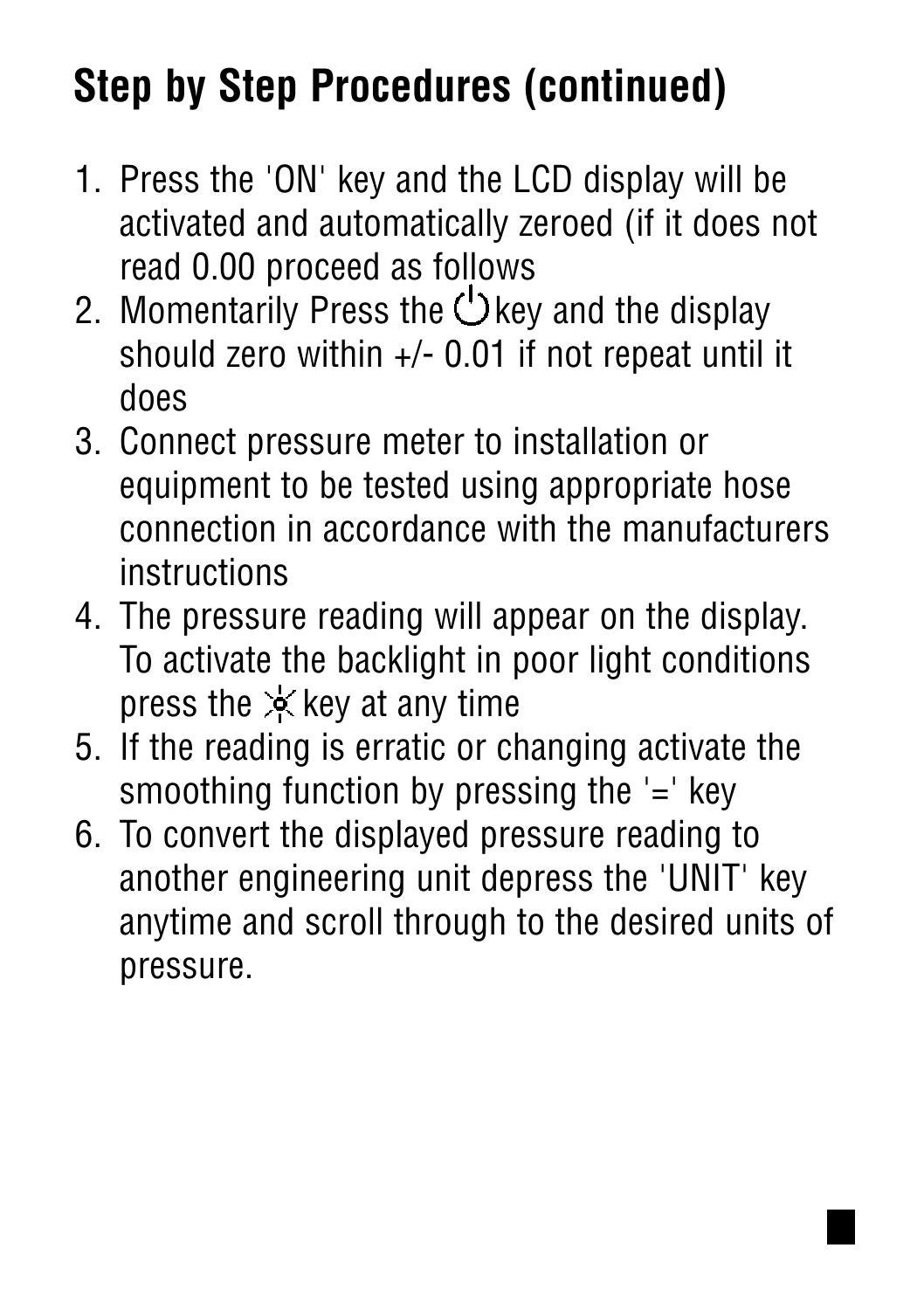### **Accessories & Specifications**

#### **Standard accessories**

| Protective boot with magnets A6XX |  |
|-----------------------------------|--|
| Silicone tubing w/ 1/4" barbed    |  |
| 1/8" NPT fitting A603             |  |

#### **Specifications**

| $-100.0$ to $-100.0$ mbar<br>$-40.0$ to 40.0 inH <sub>2</sub> O         |  |  |
|-------------------------------------------------------------------------|--|--|
| 0.001 inH <sub>2</sub> 0 / 0.01 inH <sub>2</sub> 0                      |  |  |
| Accuracy $\langle +/2 \text{ infl}_2 0$ : $\pm (0.02 \text{ infl}_2 0)$ |  |  |
| $> +/- 2$ in H <sub>2</sub> O: $\pm$ (1% of reading)                    |  |  |
| Protected to 50 inH <sub>2</sub> 0                                      |  |  |
| 9V                                                                      |  |  |
| $0\%$ to $80\%$                                                         |  |  |
| $0^{\circ}$ C to +40 $^{\circ}$ C                                       |  |  |
| $-10^{\circ}$ C to $+50^{\circ}$ C                                      |  |  |
| 20 Minutes                                                              |  |  |
| <b>Differential</b>                                                     |  |  |
|                                                                         |  |  |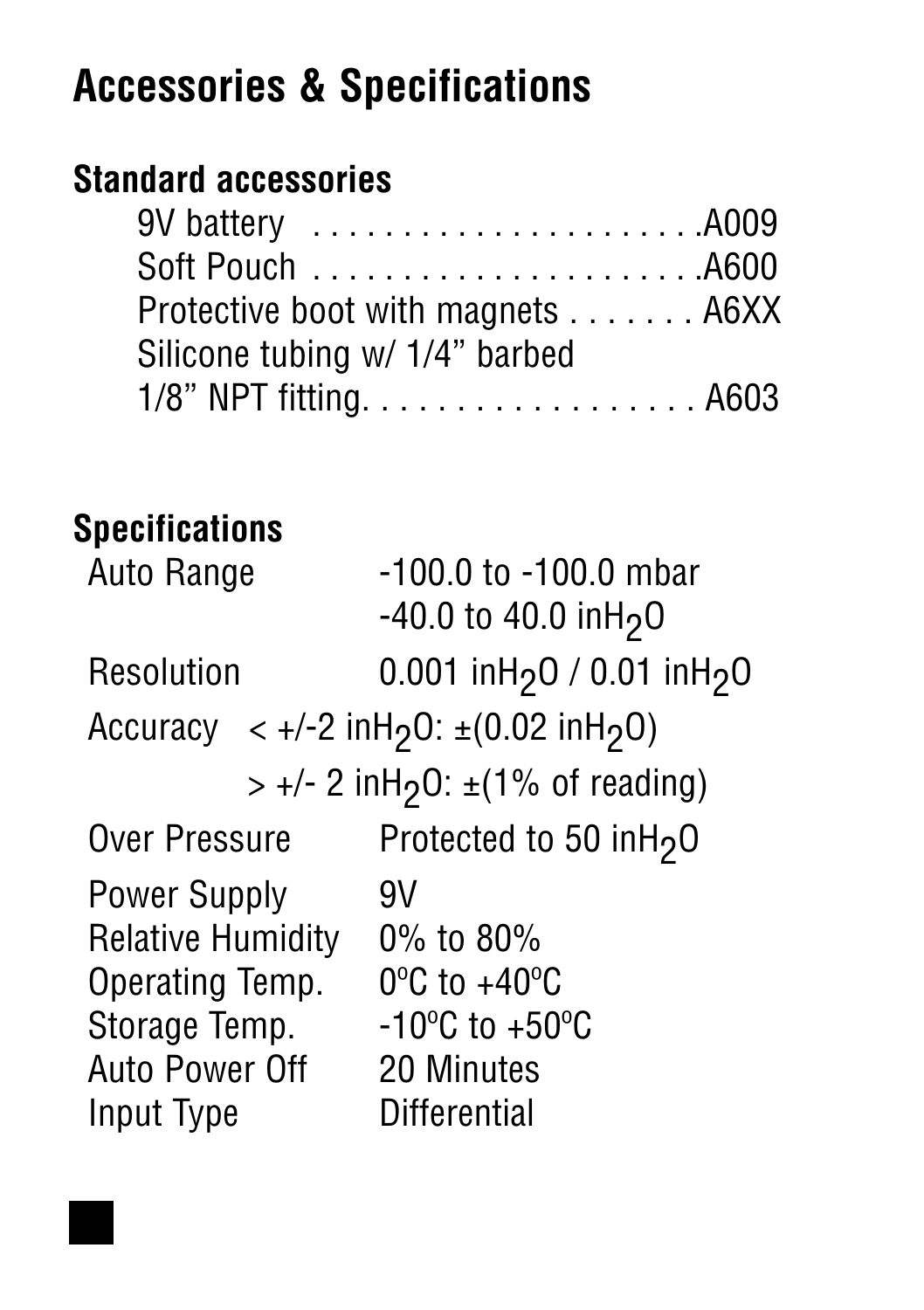### **Maintenance**

### **Battery Replacement:**

The 623 will display a battery symbol when the internal 9V battery needs replacement. Replace battery as follows:

- 1. Ensure instrument is switched off
- 2. Loosen the six cross head screws on the back of the instrument
- 3. Remove the back cover
- 4. Remove old battery
- 5. Replace with new battery 9V NEDA 1604 or equivalent
- 6. Reassemble the instrument in reverse order from above being sure not to trap any wires between the two halves of the case
- 7. Re-fit the six cross head screws being sure not to over tighten

**Cleaning:** Use a mild detergent and a slightly damp cloth to clean the surfaces of the instrument.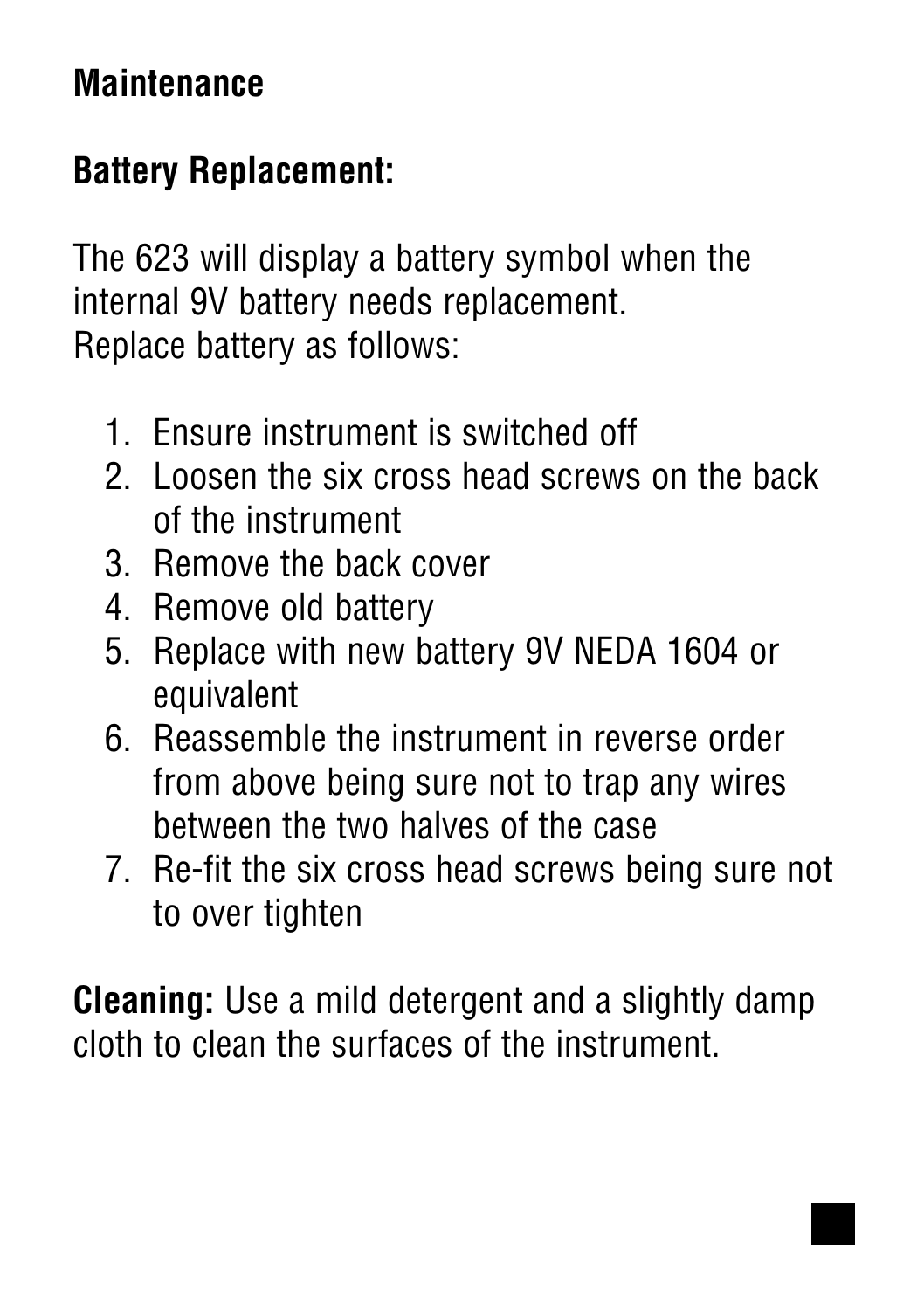| <b>Trouble Shooting Guide</b> |                                                                                                    |  |  |  |  |
|-------------------------------|----------------------------------------------------------------------------------------------------|--|--|--|--|
| <b>Problem</b>                | <b>Probable Cause</b>                                                                              |  |  |  |  |
| Unit does not zero            | Zero button has not been<br>pushed.                                                                |  |  |  |  |
| Unit still does not zero      | If reading is greater than<br>0.05 and constantly<br>fluctuates return to local<br>Service Centre. |  |  |  |  |
| 'Bat' appears on display      | Replace battery<br>immediately 9V NEDA<br>1505 or equivalent                                       |  |  |  |  |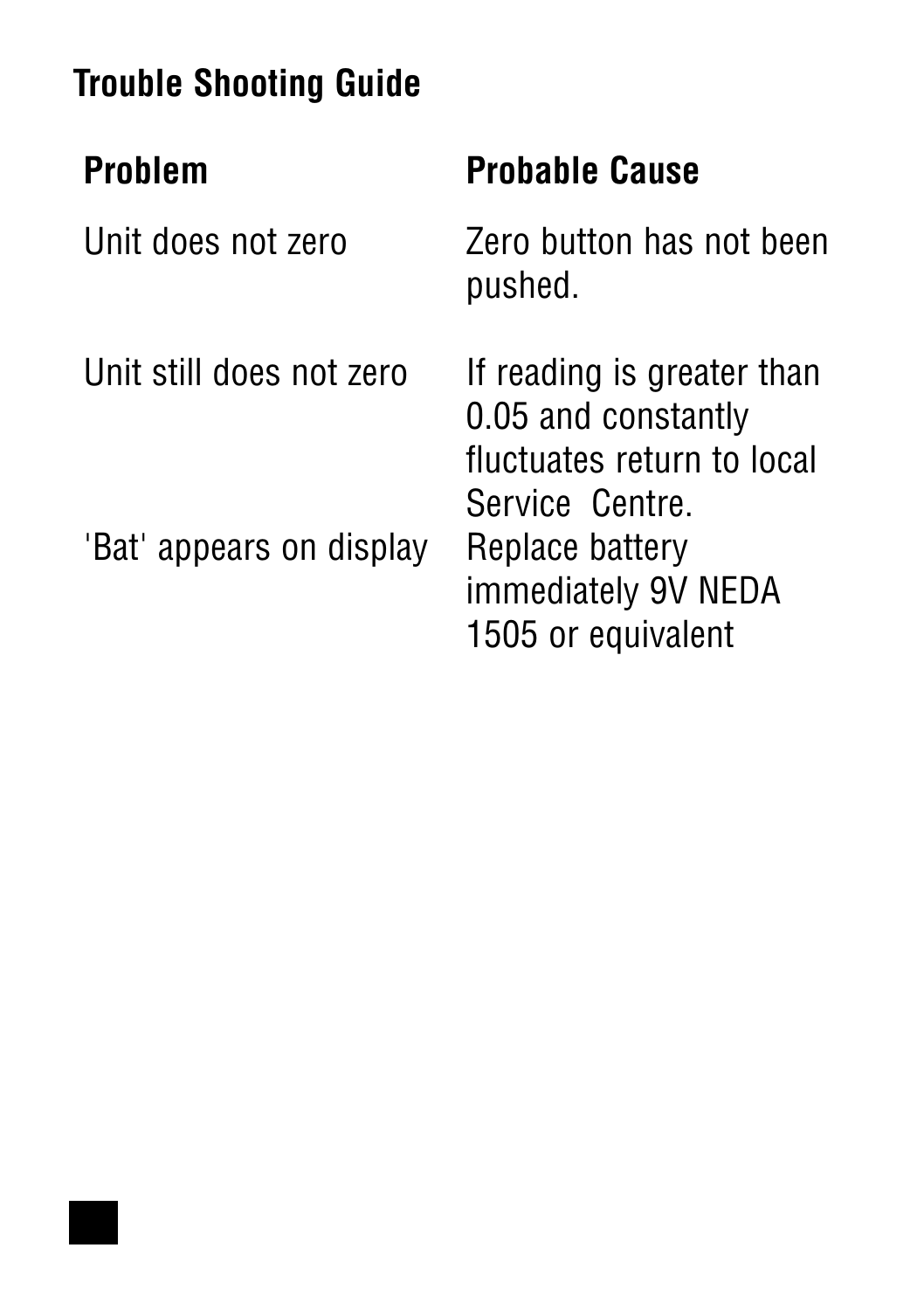### **EC Declaration of Conformity**

This is to certify that model 623 conforms to the protection requirements of the council directive 89/336/EEC, in the approximation of laws of the member states relating to Electromagnetic compatibility by application of the following standards EN50081-1 1992 Emissions Standard EN50082-1 1992 Immunity Standard

To ensure conformity with these standards, this instrument must be operated in accordance with the instructions and specifications given in this manual.